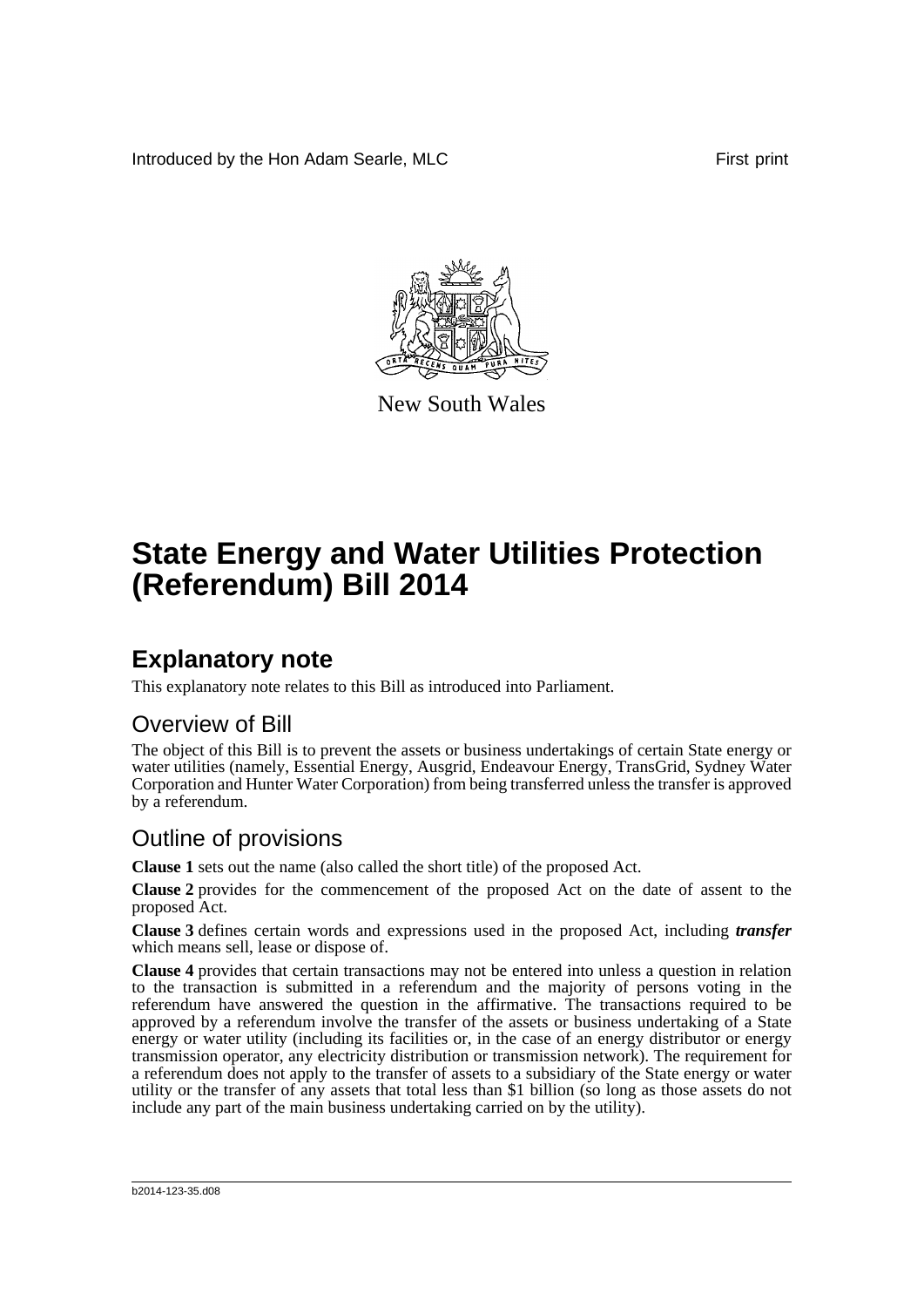**Clause 5** provides that a referendum required under the proposed Act is to be held on the date appointed by the Governor and provides that the persons entitled to vote at a referendum are those qualified to vote in a general election.

**Clause 6** provides that the vote of the electors at a referendum under the proposed Act is to be taken in accordance with the *Constitution Further Amendment (Referendum) Act 1930* which makes general provision for the conduct of referendums.

**Clause 7** enables regulations to be made under the proposed Act.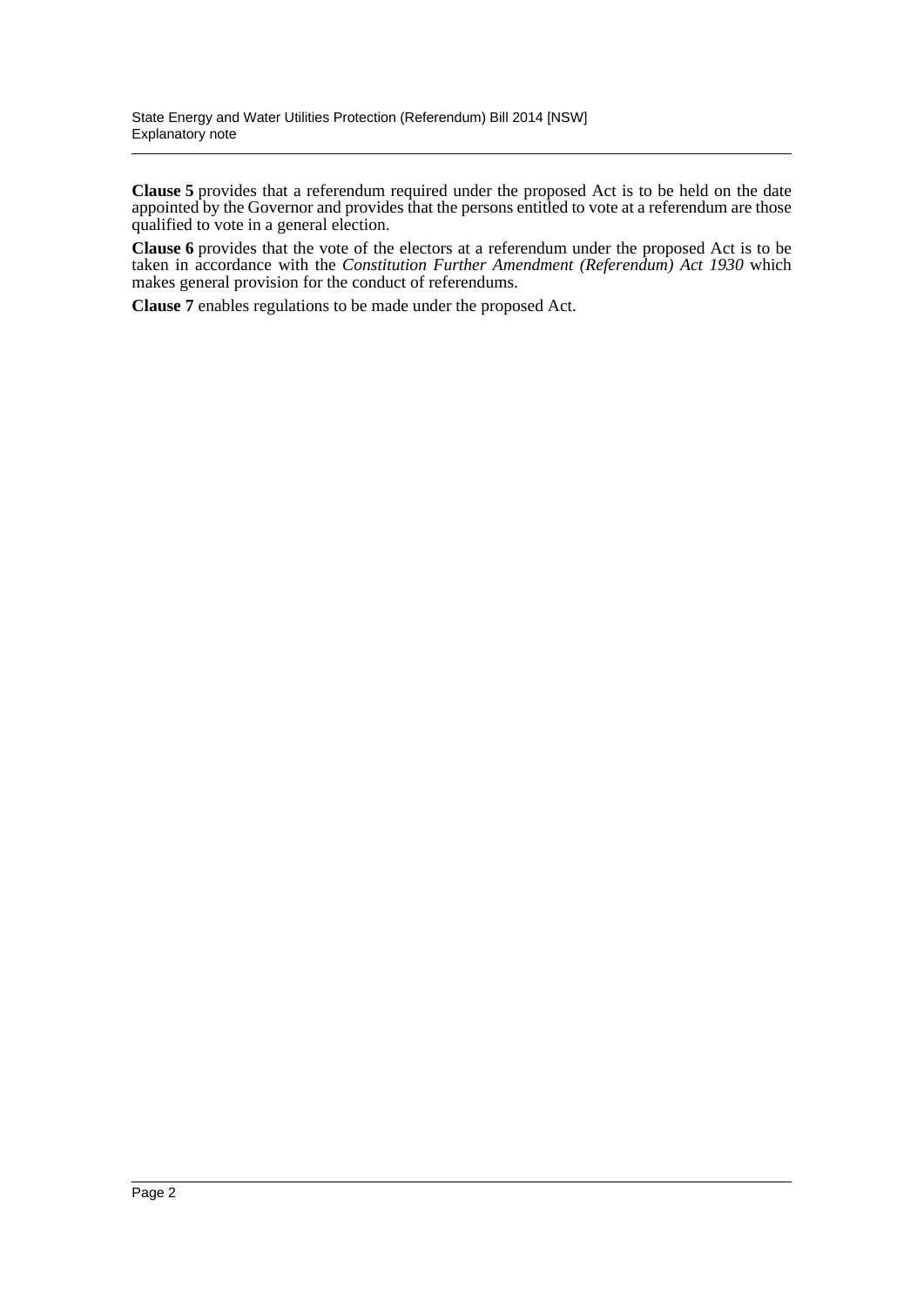Introduced by the Hon Adam Searle, MLC First print



New South Wales

## **State Energy and Water Utilities Protection (Referendum) Bill 2014**

### **Contents**

|   |                                                                                | Page |
|---|--------------------------------------------------------------------------------|------|
|   | Name of Act                                                                    | 2    |
| 2 | Commencement                                                                   | 2    |
| 3 | Definitions                                                                    | 2    |
| 4 | Certain transactions may not be entered into without approval<br>of referendum | 2    |
| 5 | Date of referendum and persons entitled to vote                                | 3    |
| 6 | Taking of votes                                                                | 3    |
|   | Regulations                                                                    | 4    |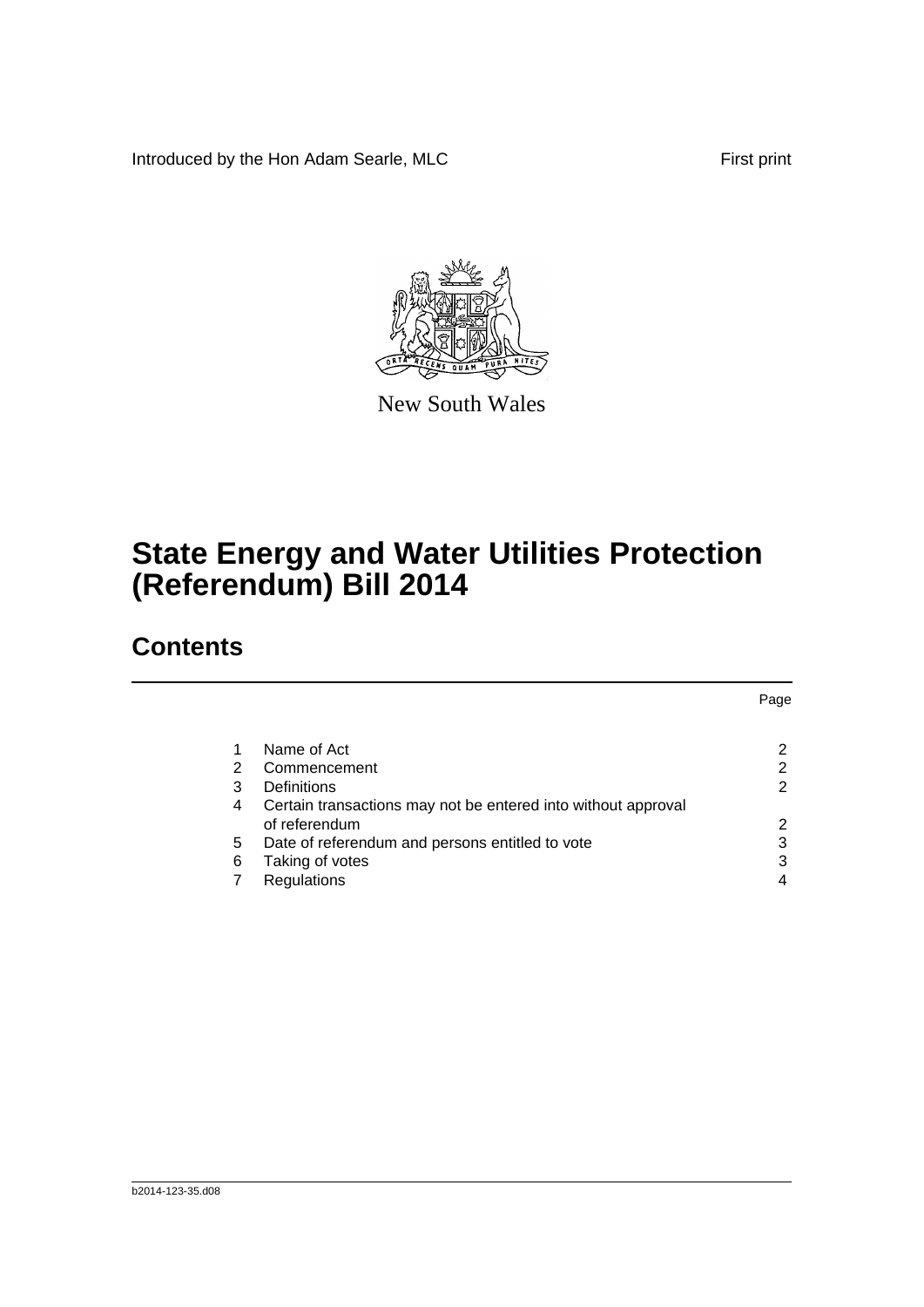

New South Wales

## **State Energy and Water Utilities Protection (Referendum) Bill 2014**

No , 2014

#### **A Bill for**

An Act to prevent the privatisation of certain State energy and water utilities without the approval of a referendum.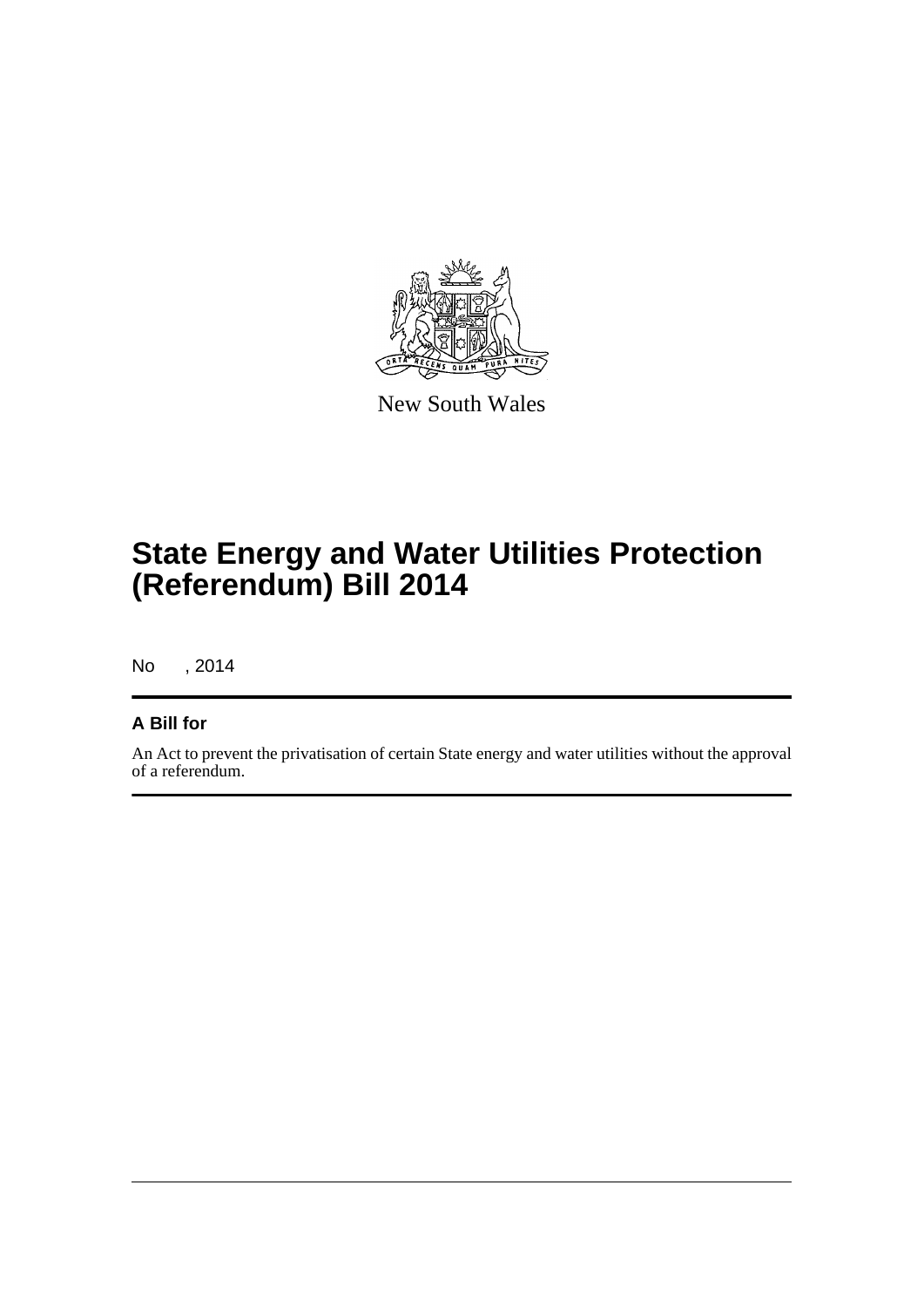State Energy and Water Utilities Protection (Referendum) Bill 2014 [NSW]

<span id="page-4-3"></span><span id="page-4-2"></span><span id="page-4-1"></span><span id="page-4-0"></span>

|              |                    |                                                                                                                                                                                                                                                                                                 | The Legislature of New South Wales enacts:                                                                                                                                                                           | 1                                 |
|--------------|--------------------|-------------------------------------------------------------------------------------------------------------------------------------------------------------------------------------------------------------------------------------------------------------------------------------------------|----------------------------------------------------------------------------------------------------------------------------------------------------------------------------------------------------------------------|-----------------------------------|
| 1            | <b>Name of Act</b> |                                                                                                                                                                                                                                                                                                 |                                                                                                                                                                                                                      | $\overline{c}$                    |
|              |                    |                                                                                                                                                                                                                                                                                                 | This Act is the <i>State Energy and Water Utilities Protection (Referendum) Act 2014</i> .                                                                                                                           | 3                                 |
| $\mathbf{2}$ |                    |                                                                                                                                                                                                                                                                                                 | <b>Commencement</b>                                                                                                                                                                                                  | 4                                 |
|              |                    |                                                                                                                                                                                                                                                                                                 | This Act commences on the date of assent to this Act.                                                                                                                                                                | 5                                 |
|              |                    |                                                                                                                                                                                                                                                                                                 |                                                                                                                                                                                                                      |                                   |
| 3            |                    | <b>Definitions</b>                                                                                                                                                                                                                                                                              |                                                                                                                                                                                                                      | 6                                 |
|              | (1)                |                                                                                                                                                                                                                                                                                                 | In this Act:                                                                                                                                                                                                         | $\overline{7}$                    |
|              |                    | <i>assets</i> means any legal or equitable estate or interest (whether present or future,<br>whether vested or contingent and whether personal or assignable) in real or personal<br>property of any description (including money), and includes securities, choses in<br>action and documents. |                                                                                                                                                                                                                      | 8<br>$\boldsymbol{9}$<br>10<br>11 |
|              |                    |                                                                                                                                                                                                                                                                                                 | <i>energy distributor</i> means a statutory State owned corporation constituted by the<br><i>Energy Services Corporations Act 1995</i> that is an energy distributor within the<br>meaning of that Act.              | 12<br>13<br>14                    |
|              |                    | Energy.                                                                                                                                                                                                                                                                                         | Note. The energy distributors currently listed are Essential Energy, Ausgrid and Endeavour                                                                                                                           | 15<br>16                          |
|              |                    |                                                                                                                                                                                                                                                                                                 | energy transmission operator means a statutory State owned corporation constituted<br>by the <i>Energy Services Corporations Act 1995</i> that is an energy transmission<br>operator within the meaning of that Act. | 17<br>18<br>19                    |
|              |                    |                                                                                                                                                                                                                                                                                                 | Note. TransGrid is currently listed as an energy transmission operator.                                                                                                                                              | 20                                |
|              |                    |                                                                                                                                                                                                                                                                                                 | <i>referendum</i> means a referendum required to be held under this Act.                                                                                                                                             | 21                                |
|              |                    |                                                                                                                                                                                                                                                                                                 | <b>State energy or water utility means any of the following:</b>                                                                                                                                                     | 22                                |
|              |                    | (a)                                                                                                                                                                                                                                                                                             | Sydney Water Corporation,                                                                                                                                                                                            | 23                                |
|              |                    | (b)                                                                                                                                                                                                                                                                                             | Hunter Water Corporation,                                                                                                                                                                                            | 24                                |
|              |                    | (c)                                                                                                                                                                                                                                                                                             | an energy distributor,                                                                                                                                                                                               | 25                                |
|              |                    | (d)                                                                                                                                                                                                                                                                                             | an energy transmission operator.                                                                                                                                                                                     | 26                                |
|              |                    |                                                                                                                                                                                                                                                                                                 | transfer means sell, lease or dispose of.                                                                                                                                                                            | 27                                |
|              | (2)                |                                                                                                                                                                                                                                                                                                 | Notes included in this Act do not form part of this Act.                                                                                                                                                             | 28                                |
| 4            |                    |                                                                                                                                                                                                                                                                                                 | Certain transactions may not be entered into without approval of referendum                                                                                                                                          | 29                                |
|              | (1)                |                                                                                                                                                                                                                                                                                                 | A transaction to which this section applies may not be entered into unless:                                                                                                                                          | 30                                |
|              |                    |                                                                                                                                                                                                                                                                                                 | (a) the question referred to in subsection $(2)$ is submitted in a referendum to the<br>persons entitled to vote at the referendum, and                                                                              | 31<br>32                          |
|              |                    | (b)                                                                                                                                                                                                                                                                                             | the majority of the persons voting in the referendum have answered the<br>question in the affirmative.                                                                                                               | 33<br>34                          |
|              | (2)                |                                                                                                                                                                                                                                                                                                 | The question is as follows:                                                                                                                                                                                          | 35                                |
|              |                    |                                                                                                                                                                                                                                                                                                 | Are you in favour of privatising [specify the whole or relevant<br>percentage] of [specify name of State energy or water utility]?                                                                                   | 36<br>37                          |
|              | (3)                |                                                                                                                                                                                                                                                                                                 | The transactions to which this section applies are as follows:                                                                                                                                                       | 38                                |
|              |                    | (a)                                                                                                                                                                                                                                                                                             | the transfer of any of the assets or the business undertaking of a State energy<br>or water utility or subsidiary of a State energy or water utility,                                                                | 39<br>40                          |
|              |                    | (b)                                                                                                                                                                                                                                                                                             | the transfer of any of the facilities of a State energy or water utility or<br>subsidiary of a State energy or water utility,                                                                                        | 41<br>42                          |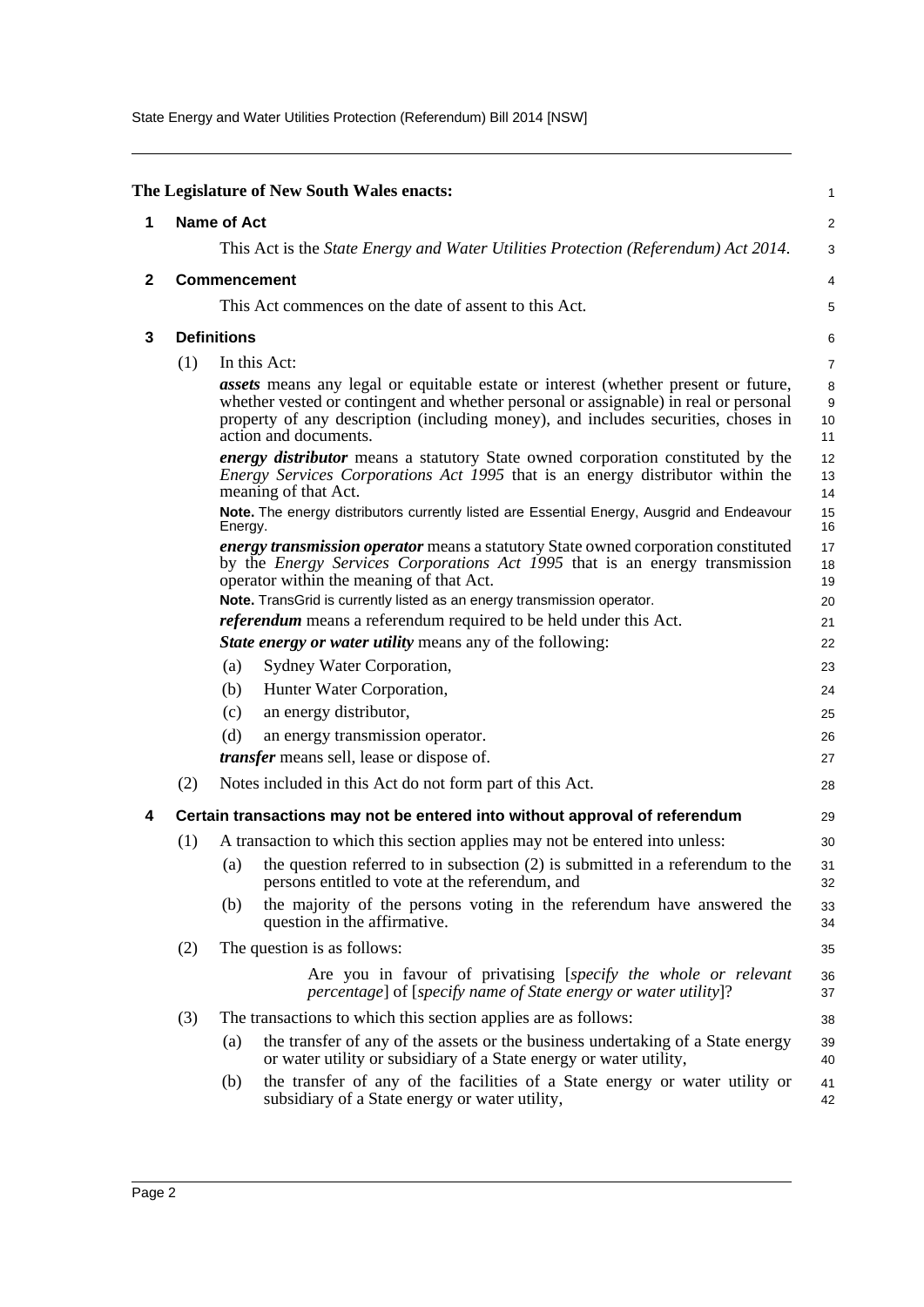<span id="page-5-1"></span><span id="page-5-0"></span>

|                                   |                                                                 | (c)                                                                               | the transfer of any electricity distribution or transmission network of an energy<br>distributor or energy transmission operator or subsidiary of an energy<br>distributor or energy transmission operator,                                                                                                                            | 1<br>$\overline{\mathbf{c}}$<br>3 |
|-----------------------------------|-----------------------------------------------------------------|-----------------------------------------------------------------------------------|----------------------------------------------------------------------------------------------------------------------------------------------------------------------------------------------------------------------------------------------------------------------------------------------------------------------------------------|-----------------------------------|
|                                   |                                                                 | (d)                                                                               | the disposal of any right or liability of a State energy or water utility or<br>subsidiary of a State energy or water utility,                                                                                                                                                                                                         | 4<br>5                            |
|                                   |                                                                 | (e)                                                                               | the transfer of any shares in a State energy or water utility.                                                                                                                                                                                                                                                                         | 6                                 |
|                                   | (4)                                                             |                                                                                   | For the purposes of subsection $(3)$ :                                                                                                                                                                                                                                                                                                 | $\overline{7}$                    |
|                                   |                                                                 | (a)                                                                               | the business undertaking of an energy transmission operator or its subsidiaries<br>includes the establishment, maintenance and operation of facilities for the<br>transmission of electricity and other forms of energy and the provision of<br>services for the transmission of electricity and other forms of energy, and            | 8<br>9<br>10<br>11                |
|                                   |                                                                 | (b)                                                                               | the assets of an energy distributor or energy transmission operator or any of its<br>subsidiaries include any electricity power lines and associated equipment and<br>electricity structures or other assets that form part of a transmission or<br>distribution system within the meaning of the <i>Electricity Supply Act 1995</i> . | 12<br>13<br>14<br>15              |
|                                   | (5)                                                             |                                                                                   | This section does not apply in relation to any of the following transactions:                                                                                                                                                                                                                                                          | 16                                |
|                                   |                                                                 | (a)                                                                               | the transfer of assets by a State energy or water utility to one of its subsidiaries,                                                                                                                                                                                                                                                  | 17                                |
|                                   |                                                                 | (b)                                                                               | the transfer of assets by a subsidiary of a State energy or water utility to the<br>State energy or water utility,                                                                                                                                                                                                                     | 18<br>19                          |
|                                   |                                                                 | (c)                                                                               | the transfer of assets of a State energy or water utility that have a total market<br>value of less than \$1 billion and that do not include any part of the main<br>business undertaking carried on by the utility,                                                                                                                   | 20<br>21<br>22                    |
|                                   |                                                                 | (d)                                                                               | the transfer of assets or the business undertaking of a State energy or water<br>utility to a public authority, an entity owned by a public authority or any other<br>entity owned by the State.                                                                                                                                       | 23<br>24<br>25                    |
|                                   | (6)                                                             |                                                                                   | In this section:                                                                                                                                                                                                                                                                                                                       | 26                                |
|                                   |                                                                 |                                                                                   | <i>liabilities</i> means all liabilities, debts and obligations (whether present or future,<br>whether vested or contingent and whether personal or assignable).                                                                                                                                                                       | 27<br>28                          |
|                                   |                                                                 |                                                                                   | <i>public authority</i> means any of the following:                                                                                                                                                                                                                                                                                    | 29                                |
|                                   |                                                                 | (a)                                                                               | a public authority constituted by or under an Act,                                                                                                                                                                                                                                                                                     | 30                                |
|                                   |                                                                 | (b)                                                                               | a statutory body representing the Crown,                                                                                                                                                                                                                                                                                               | 31                                |
|                                   |                                                                 | (c)                                                                               | a State owned corporation.<br><i>rights</i> means all rights, powers, privileges and immunities (whether present or future,                                                                                                                                                                                                            | 32<br>33                          |
|                                   |                                                                 |                                                                                   | whether vested or contingent and whether personal or assignable).                                                                                                                                                                                                                                                                      | 34                                |
| 5                                 |                                                                 |                                                                                   | Date of referendum and persons entitled to vote                                                                                                                                                                                                                                                                                        | 35                                |
|                                   | (1)                                                             |                                                                                   | A referendum is to be held on the day appointed by the Governor.                                                                                                                                                                                                                                                                       | 36                                |
| (2)<br>the 2015 general election. |                                                                 | A date may not be appointed for a referendum within the 12-month period following | 37<br>38                                                                                                                                                                                                                                                                                                                               |                                   |
|                                   | (3)                                                             |                                                                                   | If a referendum is to be held the Governor is to issue a writ for the referendum.                                                                                                                                                                                                                                                      | 39                                |
|                                   | (4)<br>general election of Members of the Legislative Assembly. |                                                                                   | The persons entitled to vote at a referendum are the electors qualified to vote at a                                                                                                                                                                                                                                                   | 40<br>41                          |
| 6                                 |                                                                 | <b>Taking of votes</b>                                                            |                                                                                                                                                                                                                                                                                                                                        | 42                                |
|                                   | (1)                                                             | Act.                                                                              | The vote at a referendum is to be taken under and in accordance with the Referendum                                                                                                                                                                                                                                                    | 43<br>44                          |